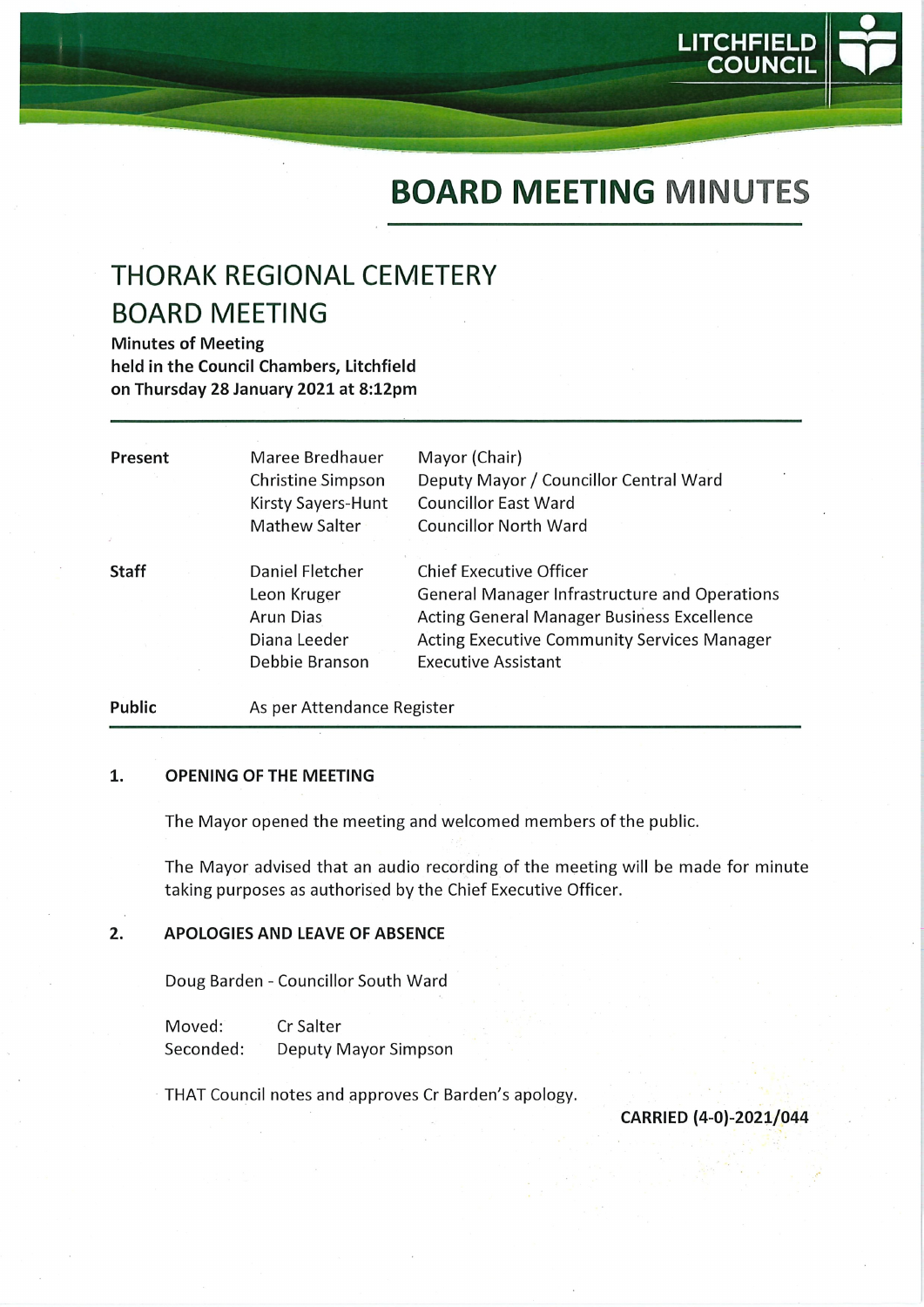## 3. DISCLOSURES OF INTEREST

The Deputy Mayor advised that any member of Council who may have a conflict of interest, or a possible conflict of interest regarding any item of business to be discussed at a Council meeting or a Committee meeting should declare the conflict of interest to enable Council to manage the conflict in accordance with its obligations under the Local Government Act and its policies regarding the same.

No interests were disclosed.

# 4. CONFIRMATION OF MINUTES

Moved: Deputy Mayor Simpson Seconded: Cr Sayers-Hunt

THAT the minutes of the Thorak Regional Cemetery Board Meeting held 9 December 2020, 3 pages, be confirmed.

CARRIED (3-1)-2021/045

# 5. BUSINESS ARISING FROM THE MINUTES

Nil.

#### 6. PRESENTATION

Nil.

# 7. ACCEPTING OR DECLINING LATE ITEMS

Nil.

## 8. NOTICES OF MOTION

Nil.

## 9. OFFICERS REPORTS

## 9.1 Thorak Regional Cemetery Finance Report - December 2020

Moved: CrSayers-Hunt Seconded: Deputy Mayor Simpson

THAT the Thorak Regional Cemetery Board receives and notes the finance report for the period ended 31 December 2020.

# CARRIED (3-1)-2021/046